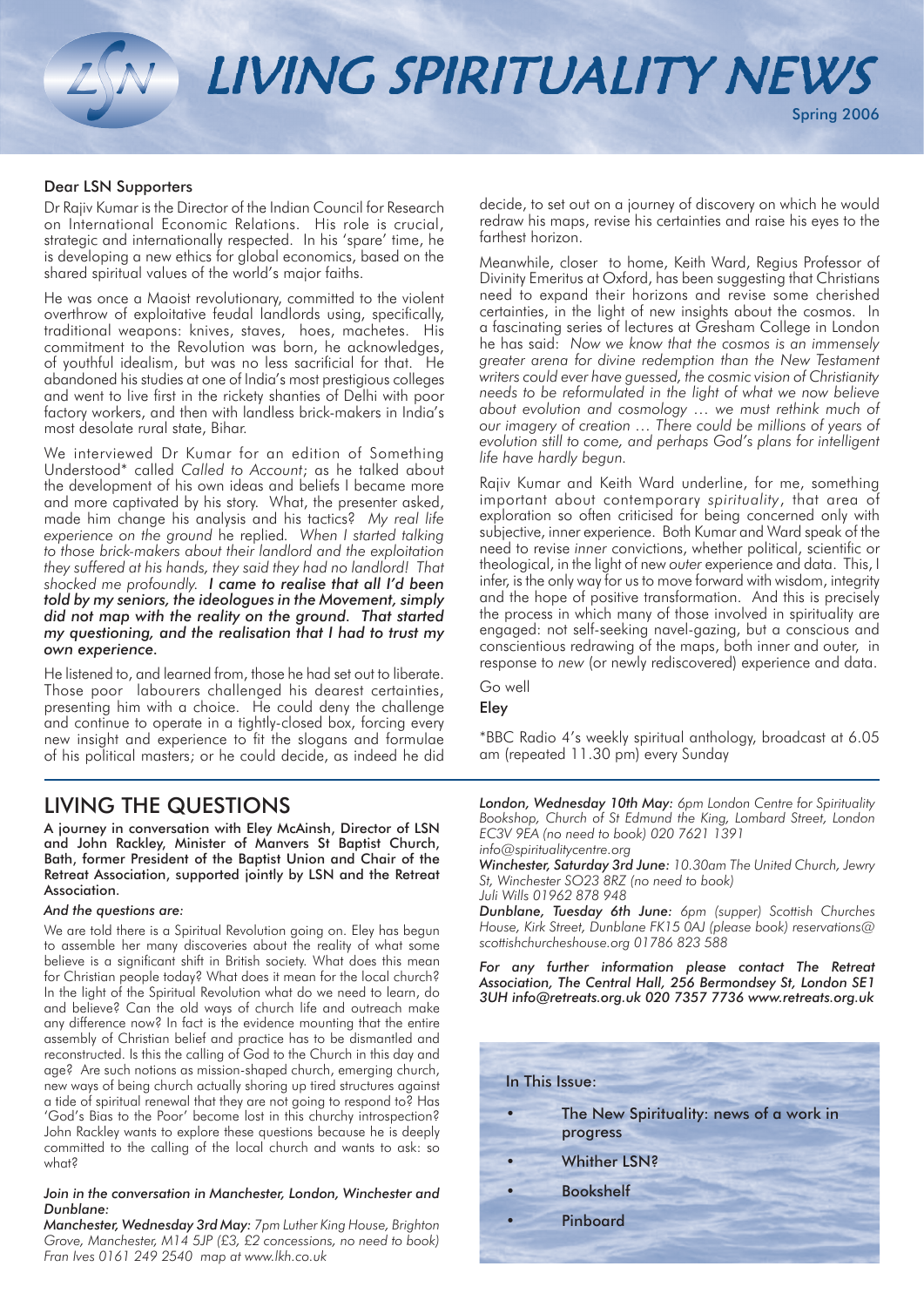# The New Spirituality: news of a work in progress

One of the great pleasures of working with LSN is meeting people working in the same area, to share ideas, experiences and discoveries. Back in cold, damp February I met Dr Gordon Lynch, of Birmingham University. For the past 18 months he's been engaged on a research project exploring contemporary forms of progressive spirituality. This work is due to be published by IB Taurus early in 2007, under the title *The New Spirituality: Progressive Faith in the Twenty-First Century.* It's anticipated that this will become an ongoing project, with further publications in the future. Gordon was kind enough to send me the draft of one of his chapters, and, even more kindly, has allowed LSN to print some extracts here, as a taster for what, I am sure, will be an extremely important and illuminating book. Here he tackles the question of *Progressive Spirituality as a Religious Ideology:*

*When thinking about progressive spirituality, it is less useful to see it as a universally held worldview of a particular group, and to ask instead what kinds of practices, identities, experiences and relationships the ideology of progressive spirituality makes possible. The value of progressive spirituality for its practitioners lies less in its coherence as a worldview or piece of systematic theology, than in its usefulness in shaping meaningful religious identities and rituals, providing a framework for making sense of personal religious experience, and nurturing important relationships and social activism …* 

*By and large, progressive religious groups and networks are not interested in boundary issues of who does and does not properly belong to these groups or who does or does not fall within acceptable boundaries of 'orthodoxy' in progressive faith… Rather than functioning as a 'statement of faith' to which all religious progressives are supposed to sign up, the emerging religious ideology of progressive spirituality functions more as a basis for mutual identification, communication and collaboration…*

*[There is]a shared sense that humans are responsible for acting in ways that support the divine imperative for the unfolding cosmos. The ethics of progressive spirituality – particularly its ecological ethic – is thus grounded in an understanding of the relationship between divinity and cosmic evolution…*

*… Progressive spirituality typically understands the self as an aspect of the divine life … one important implication of the sacred ground of the self is that embodied experience can be trusted as a revelation of divine truth…*

*Progressive spirituality has not emerged simply out of broader movements in Western culture, but out of a more specific Western religious tradition – religious liberalism. As Leigh Schmidt argues, in his excellent book* Restless Souls*, the phenomenon of contemporary Western spirituality owes much to this older liberal religious movement. With its North American roots in the nineteenthcentury writings of Ralph Waldo Emerson and Walt Whitman, religious liberalism typically valued individual spiritual and mystical*  experience, emphasised the immanence of the divine in nature *and the self, recognised the potentially valuable resources offered by religious traditions, supported progressive social causes, and encouraged the individual spiritual quest. The similarity between these emphases and those of contemporary progressive spirituality are obvious. Indeed, far from being a wholly new phenomenon, progressive spirituality is better understood as the latest phase of expression of this longer progressive religious tradition.*

## Whither LSN?

LSN is at a crossroads. Like many small organisations with limited capacity, both human and financial, we are facing important decisions about the future of the Network. Since its formation in 2000, from the merger of the Ecumenical Spirituality Project and the Fellowship of Prayer for Unity

LSN has sought to develop a distinctive role, working closely with other networks and groups on the edges of institutional religion, but with increasing clarity about its own purpose and contribution. This developing vision was outlined in a paper for Churches Together in Britain and Ireland (one of our two main funders), originally submitted in April 2005 and slightly revised in November. This is an extract from that paper:

LSN is a research and networking project designed to resource, encourage and support those who are pursuing their spiritual path on the margins of the traditional churches. Its primary concern is with the estimated 30-50% of Christians currently journeying outside the churches, but the relevance of its work extends outwards to those spiritual searchers with no Christian connection or history. Through its newsletter, its regional and national gatherings, its data base of contacts and supporters, its spirituality library, its links with other networks connecting people on the margins of traditional religion, and above all through speaking and networking opportunities at a wide range of conferences and events, LSN serves as a conduit of information, research and contacts, to aid the exploration of new forms and expressions of spirituality: experientially, theologically and liturgically. LSN's contribution to the contemporary spirituality scene is distinctive, and important, in the following areas:

#### Pastoral:

In offering information, contacts, and meetings for sharing, conversation and exploration, LSN addresses an important need, supporting people who often feel isolated and misunderstood in their own communities, people who might echo this comment from one of our supporters: *It seems to me that I both belong and don't belong. There is a sense of being drawn into something, to a sense of belonging … and then being pushed out again – realising that I have to go my own way, go back to my own wilderness, forge my own path in my own way.*

### Theological:

With its vital connection to the churches, its links with the academic world both in the UK and internationally, and its capacity for individual, local, regional and national encounter with those who may or may not retain any links to the churches, LSN is uniquely placed to act as a bridge between the Church, the Academy and Society. One of its most fruitful activities is making some of the key insights of contemporary theologians accessible to a wider audience than would otherwise be likely.

- It is arguable that a theological crisis of meaning lies at the heart of the current decline in interest in formal religion and explosion of interest in spirituality. In working at the theological interface between what Marcus Borg calls the *earlier Christian paradigm and the emerging Christian paradigm*, LSN is exploring new expressions of Christianity which may carry more meaning for the new generation of spiritual searchers. It does so not primarily as an academic exercise, though academic rigour is important, but as

a means of engaging with people's lived experience and felt spiritual need.

## Ecumenical:

- A number of commentators, including Cardinal Walter Kasper, have highlighted the role that a spiritualitybased approach might have in revitalising ecumenical relations. For many today, ecumenism has come to mean interfaith rather than interdenominational relations. Because of its pioneering work, LSN is uniquely placed to support initiatives in this area.

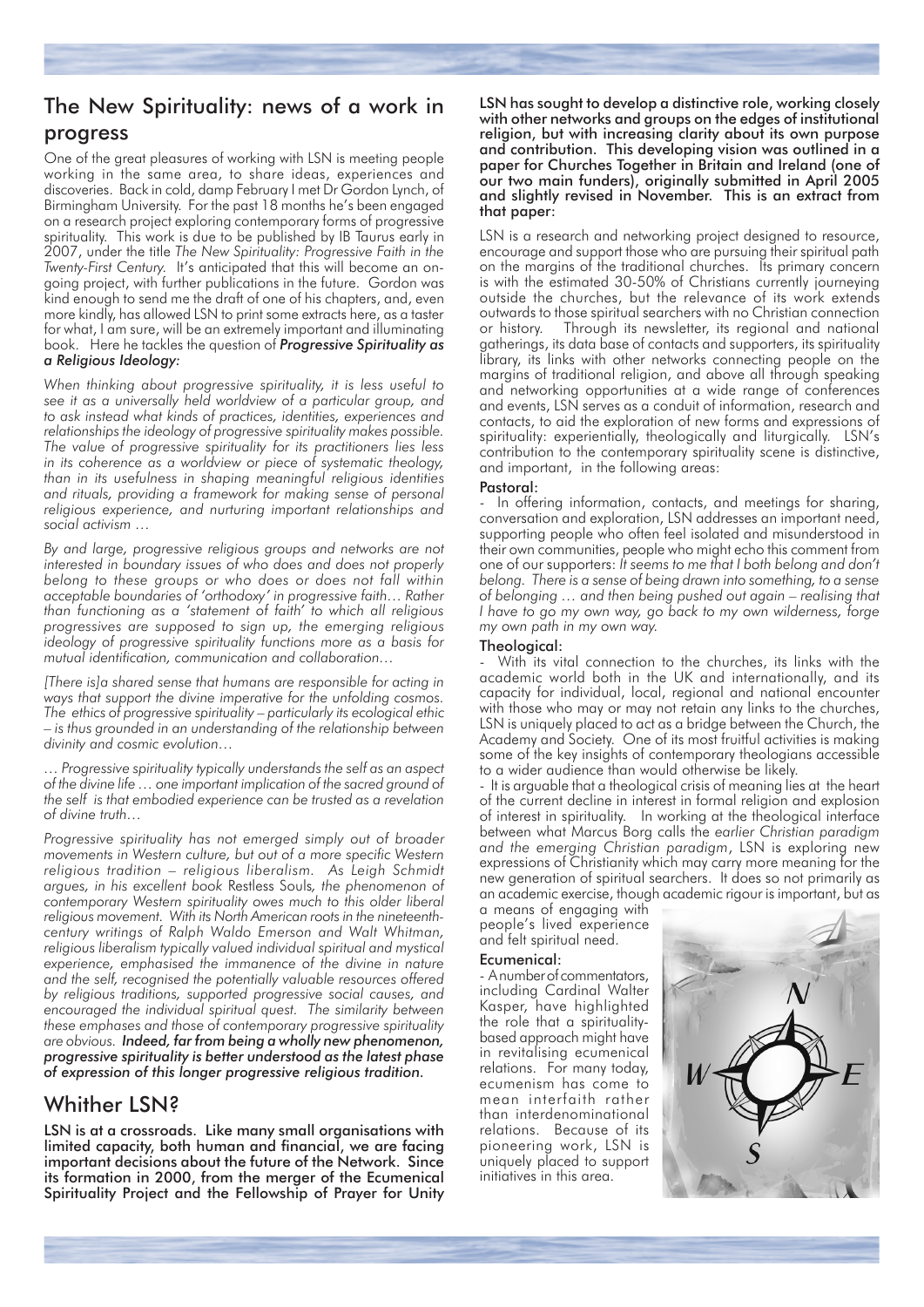In our last Newsletter I wrote of the moving and enthusiastic responses to our events in Salisbury and Durham: responses which encouraged me *to believe that we are, in however small a way, helping to meet some of the needs we've recognised in those at the very heart of the, so-called, spirituality revolution.*

LSN was not set up with an on-going fund-raising capacity and now, six years on, both our main funders have had to reconsider their level of support. We are extremely grateful to CTBI and to the Society of the Sacred Mission for their generous support over the years: support that has allowed us to develop as we have, with a part-time paid Director and Administrator. Now, however, we are eating into our reserves at a rate which forces us, quite rightly, to consider the best and most responsible options for the future. At the end of June members of our Project Group will meet for 24 hours, with an experienced Facilitator, to try to discern the way forward. Two possible options could be: either a return to a voluntary networking organisation, eking out reserves for as long as possible, or to identify a particular fixed-term research project which could be funded, say over 2-3 years, but recognising that this would exhaust the current reserves.

We would value hearing Supporters' views on the best way forward and invite you to write or email to Win Kennedy by Friday 16th June. Thank you for your concern and support.

#### A Note from Win Kennedy

If you received this newsletter via an old address, despite having notified us of your change of address, please forgive us. Human error led to loss of some recent amendments to our database and we would therefore be most grateful if you could let us know of your current address so we can restore it.

A Note from Pam Frier responding to Paul Renyard's 'Fond Farewell' in our Winter Living Spirituality News:

Thank you Paul, for your eulogy. It came as a surprise: one that I did not fully deserve, but thanks for what you said. Our connections go back a long way along the road to unity. Although I have had to relinquish being a staff member and cannot come to Willen so frequently, I still hold LSN close to my heart and I still have a particular concern for the library and its use. Thank you to Win, Eley and all the team for your patience and encouragement over the years of working together! Au revoir and Shalom, Pam Frier

## A Note about the development of the Library

Some readers will be aware that LSN has a small library focusing on spirituality (developed from the Farncombe Library) and housed within a larger collection at the Well at Willen in Milton Keynes. You are welcome to visit or to enquire after the contents at any time. In order to make this valuable resource better known and more widely used, a Project Brief has been drawn up to amalgamate and modernise these collections by computerising the catalogues and making the library accessible to a wider constituency. Funding is being sought, at this stage chiefly to support professional input for a limited period, to ensure the task is correctly done. If any reader knows of a likely source of funds for this project, or indeed of anyone with professional librarianship experience who might like to be involved, suggestions will be very gratefully received at the LSN office. A copy of the Project Brief is available from the Administrator, Win Kennedy.

#### Bookshelf:

#### Timothy Radcliffe OP: What is the Point of Being a Christian? (Burns & Oates £10.99)

A profoundly wise, compassionate and searching exploration of what it means still to be a Christian in the 21st century. *Surely,* the author writes, *the Church must become a place of scandalous freedom in which we dare to float ideas, test hypotheses, affirm an awkward and unpopular truth and tell the Emperor he has no clothes on, or hear that we have none on ourselves. We can never draw near to the mystery unless we have the playful freedom of the children of God, to experiment and make mistakes, and grope after the truth. Time and again we have seen that Christians should be*  the ones who go on asking questions when others stop.

#### Joyce Rupp: Walk in a Relaxed Manner: Life Lessons from the Camino (Orbis Books £8.99)

At the age of 60 Joyce Rupp didn't know what she was getting into when she began a 37 day pilgrimage along the Camino de Santiago in northern Spain. Joined by her walking friend Tom, a retired Pastor, Joyce learned lessons that can help all of us travel on life's up-and-down journey with more grace and lightness.

#### David Foster: Reading with God: Lectio Divina (Continuum £9.99)

David Foster is a Benedictine Monk of Downside Abbey and chaplain to Downside School. He has always been concerned to bring the riches of the monastic tradition to lay people as they struggle to live the Christian life in the modern world. Lectio Divina or the art of spiritual reading is an art which is all but lost outside monastic communities. But following St Benedict's opening command in his Rule to listen, attending to the word of God through the printed text is an art which needs to be rediscovered in a world in which we are surrounded by a cacophony of sound and noise. David Foster has written a masterly guide to this art.

Milton Keynes is Different: The Story of the Ecumenical Movement in Milton Keynes 1967-2005 by Robin Baker and Murdoch Mackenzie (£6.75+£2 p&p from admin@MKCC.fsnet. co.uk or contact 01908 311310) This is the story of a unique ecumenical initiative in what has become one of the fastest growing cities in Europe. From the inception of the new town in 1967 the churches have followed the Lund Principle of *doing everything together which need not be done apart*. On a visit to Milton Keynes, the former Archbishop of Canterbury, Robert Runcie, commented: *I have seen the future, and it works!'.*

LSN has a long and close connection with Milton Keynes and its office and library are housed within The Well Community in Willen. Before his retirement Murdoch Mackenzie was not only Ecumenical Moderator of Milton Keynes but Chair of the LSN Management Group. We have enjoyed the generous support of the Milton Keynes Churches Council.

All Year Round is a resource for public worship, group use, and personal reflection, first launched in 1987, and published by CTBI. It draws on the contributions and experiences of individuals and churches, and is valued by subscribers in a wide range of situations.

In the past it has been offered in a loose-leaf format, but it is now available in booklet form four times a year. Each volume relates both to the season of the Christian year and to identified issues of interest or concern.

Copies can be obtained at £20 p.a. or £5.50 for a single issue, from AYR Subscriptions, 4 John Wesley Road, Peterborough PE4 6ZP.

Footnote: Copies of Ruth Harvey's Seasons with the Spirit, a selection from earlier years of AYR and published in 2002, are available from the LSN office at £9.95  $+$  pp.